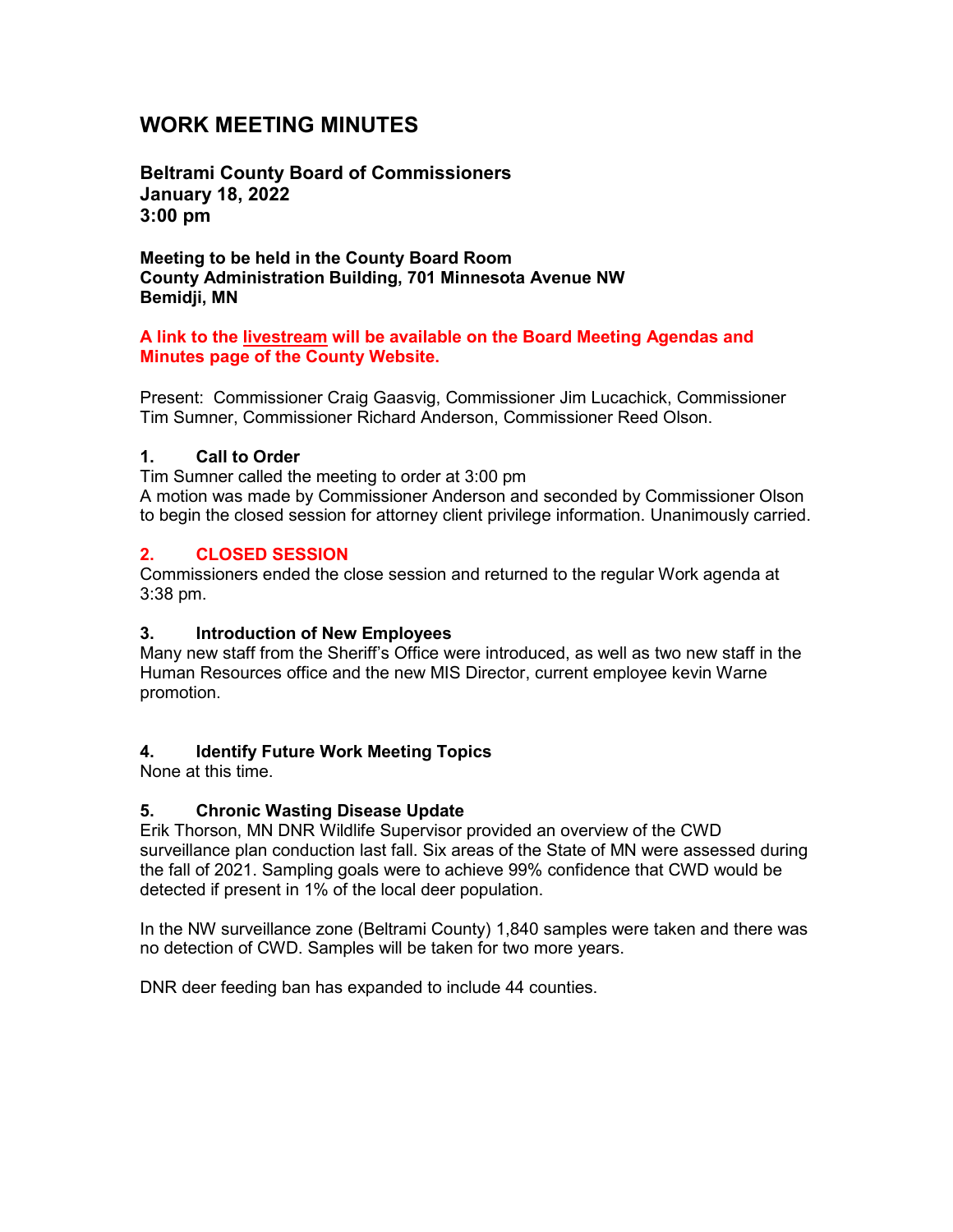## **6. Sheriff's Office 2022 Budget Amendment**

Sheriff, Ernie Beitel, discussed two programs that were not originally budgeted for in 2022. First being the expansion of the Office Wellness Program, and second encryption of current radio communication system to comply with new FBI CJDN rules. The funding source for these two programs would be utilizing budget savings from 2021 Sheriff's Office budget. Most of these budget savings have been salary savings. Recommendation from Staff is to:

- 1. Expand the Sheriff's Office current Officer Wellness program allocating \$60,000 realized from 2021 budget surplus.
- 2. The entire State of MN is out of compliance with CJIS regulation and violates FBI rules. Request is for \$60,000 of realized funds from 2021.

### **7. AWCL Lease**

Aurora Waaskone Community of Learners (AWCL) charter school entered into a 3-year lease with the County for 8,712 square feet of space located in the County's Community Services Center Building on July 1, 2021. AWCL is now requesting early termination of their lease by two years. The potential impact to the County is approximately \$275,000. Representatives from AWCL will be present to discuss their proposal.

Anna Wallin reviewed the issues and discussed the reasons why they want out of the lease. They have outgrown the space and have found a new location that will better accommodate their needs and growth. Ms Wallin pointed out that they have explored numerous options to accommodate their needs and keep them in compliance with charter school regulations; all of which have not been successful. The school feels its last resort is to terminate the lease with Beltrami County.

Administrator Barry has been working under the direction of the Board, to assure that the County remains whole and work with the AWCL to find a suitable tenant to take over their lease and pursuing other options that arise, such as the possibility of the County Public Health Division taking some of the space.

The Board also expressed their extreme disappointment in the letter that was received from the AWCL Attorney, stating their intent to break the lease if necessary and implications as to the integrity of the County Board. The Board has been very clear in their willingness to work with the School with the understanding that the County is to remain whole on the terms of the three year lease.

The Board will continue to negotiate with the school through the office of the County Administrator; under the direction that the school must find a suitable tenant before the County will consider terminating their lease.

#### **8. Administrator's Report**

This item was moved to the Regular Agenda.